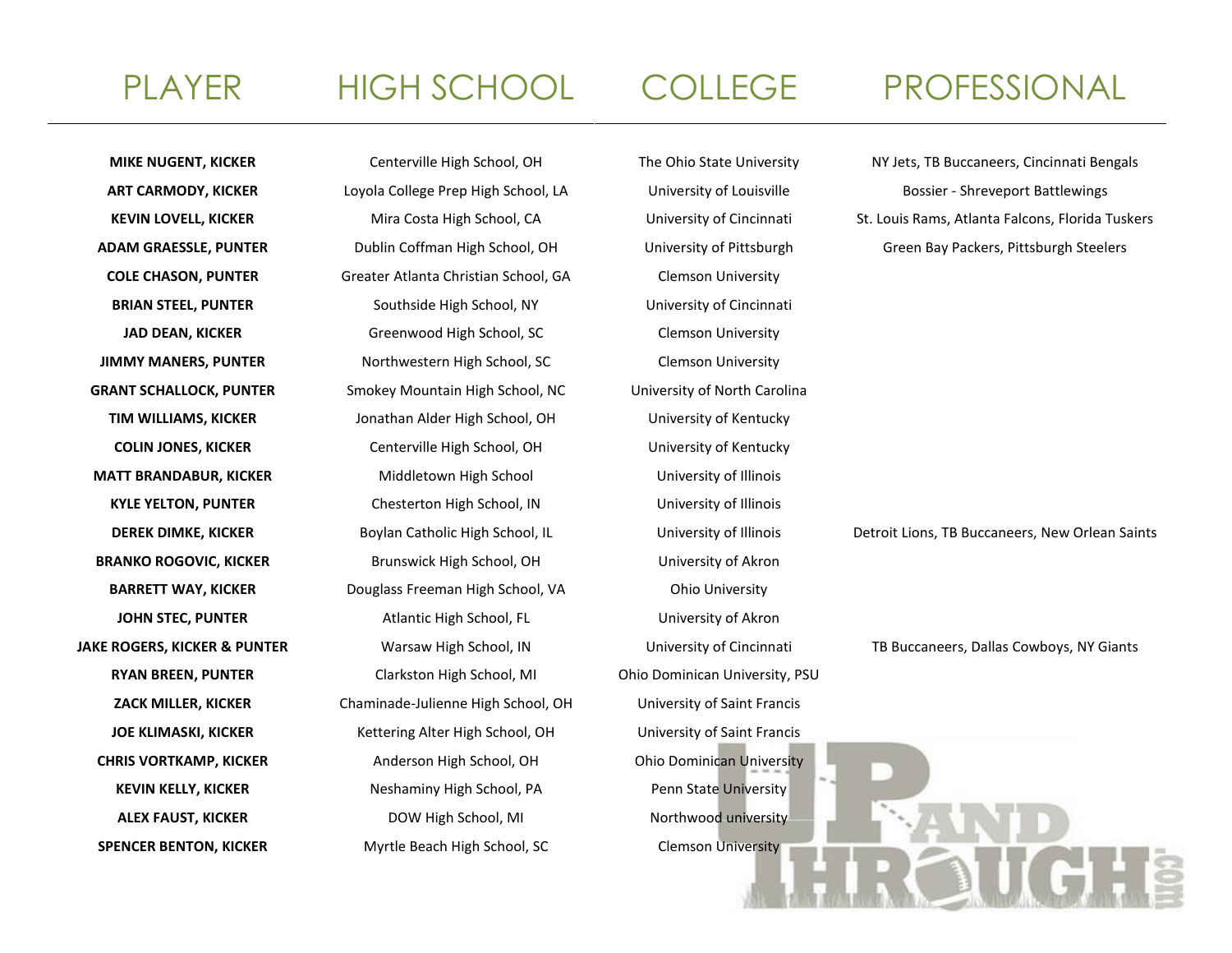**IGOR ISEVIC, KICKER** Mentor High School, OH University of Akron **ZACK CAMPBELL, PUNTER** Canton McKinley High School, OH University of Akron **DREW BASIL, KICKER - PUNTER** Chillicothe High School, OH The Ohio State University **CLAY SIMPKINS, KICKER - PUNTER** Wauseon High School, OH University of Toledo **RAINER DUZAN, KICKER-PUNTER** Dublin Scioto High School, OH Morehead State University **KODY FULKERSON, KICKER - PUNTER** Maysville High School, OH Eastern Michigan University **JOSEPH BIBELHAUSEN** Kings High School, OH **ZACK MURPHY, KICKER - PUNTER** Kings High School, OH Miami University **JOHNNY CANCILA, KICKER** Kings High School, OH **JOSIAH YAZDANI, KICKER** Alexander High School, OH Ohio University **JOHN HOWARD, KICKER** Anderson High School, OH West Virginia University **MATT ELTRINGHAM, KICKER - PUNTER** Loveland High School, OH Hillsdale University **TOMMY CHAPMAN, KICKER** Anderson High School, OH **ALEX REED, KICKER - PUNTER** Centerville High School, OH **JASON KACZALA, KICKER** Centerville High School, OH **MAX GABBARD, KICKER** Waynesville High School, OH Wilmington College **CALEB NOE, KICKER** Bullet East High School, KY **CHRIS MEHLHORN, KICKER** Centerville High School, OH **ADAM CASTIN, KICKER - PUNTER** Pickerington Central High School, OH Walsh University **AARON POHLEY, KICKER** Wilmington High School, OH Wilmington College **ALEC GATES, KICKER - PUNTER** Turpin High School, OH

**RC WILLENBROCK** Cherry Creek High School, CO Dartmouth University **CAREY SPEAR, KICKER** Mayfield High School, OH Vanderbilt University **RUSS PALM, KICKER** Williamstown High School, WV College of Wooster **JORDAN ROSS, KICKER** Colerain High School, OH Ohio Dominican University **CALEB KEETON, KICKER** Waynesville High School, OH Lindsey Wilson **KYLE CLINTON, KICKER** Dublin Coffman High School, OH The Ohio State University **JAKE KILROY, PUNTER** West Holmes High School, OH Kent State University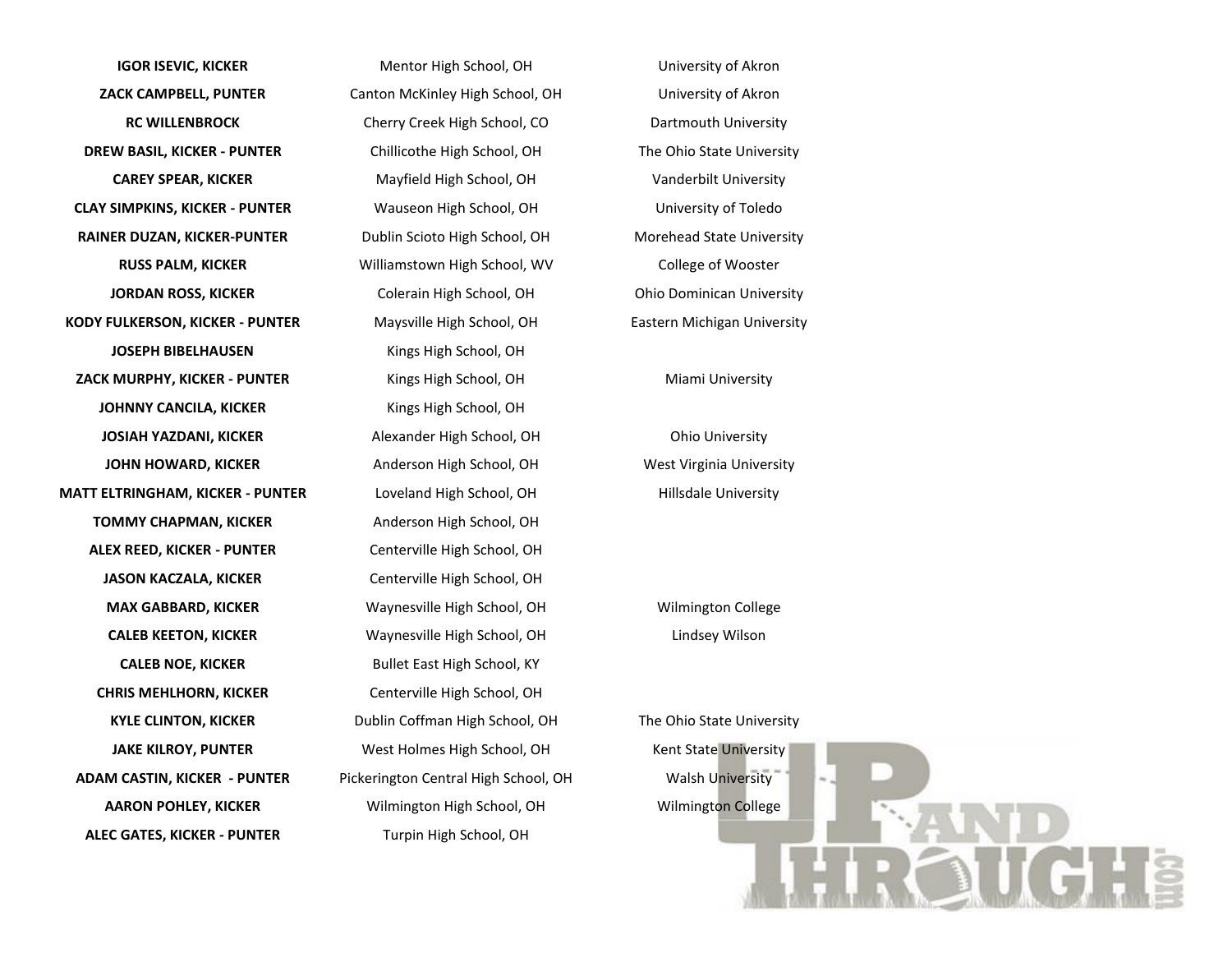## **ANTHONY CIMINELLO, KICKER - PUNTER JOSH COUCH, PUNTER** Carlisle High School, OH University of Akron **BRETT GARLAND, KICKER** Miami Trace High School, OH **BRIAN BALES, KICKER** Franklin High School, OH **KEVIN MUMA, KICKER** Troy High School, MI Michigan State University **CHRIS CASPER, KICKER - PUNTER** Dayton Christian High School, OH **COLIN RIDGEWAY, KICKER - PUNTER** Granview High School, OH **CRAIG BURGESS, KICKER** Medina High School, OH Indiana University of Pennsylvania **DUSTY GREENBURY, KICKER - PUNTER** Brother Rice High School, MI Ferris State, University of Cincinnati **JD DETMER, KICKER** Hilliard Davidson High School, OH University of Toledo **CODY MEYERS, KICKER** Symmes Valley High School **EVAN BERG, KICKER** Kings High School, OH **EVAN RICHARDS, KICKER - PUNTER** Valley High School, OH **EVAN PRICE, KICKER** Minford High School, OH **KYLE BATTLE, KICKER** Pontiac High School, IL **ELLIOT BOYD, KICKER** Valley View High School, OH Marshall University **AARON PHELAN, KICKER** Lakota West High School, OH **KEEGAN IRWIN, KICKER - PUNTER** Elder High School, OH Capital University **JOHN WRIGHT, KICKER - PUNTER** Bishop Ready High School, OH The Ohio State University **MIKE MORGAN, KICKER - PUNTER** Bishop Ready High School, OH University of Dayton **NICK GUNDEL, KICKER** Beavercreek High School, OH Ohio Northern University **SPENCER SAUNDERS, KICKER** Southeastern High School, OH Bluffton University **BRAD RHODES, KICKER** Western Brown High School, Oh **BRIAN UPTON, KICKER - PUNTER** Springboro High School, OH **LUKE GOSHORN, KICKER** Lebanon High School, OH **RYAN HEMBREE, KICKER - PUNTER** Marysville High School, OH **J SCHROEDER, KICKER - PUNTER** St. Charles High School, OH Western Michigan University

Columbus Academy Lafayette University

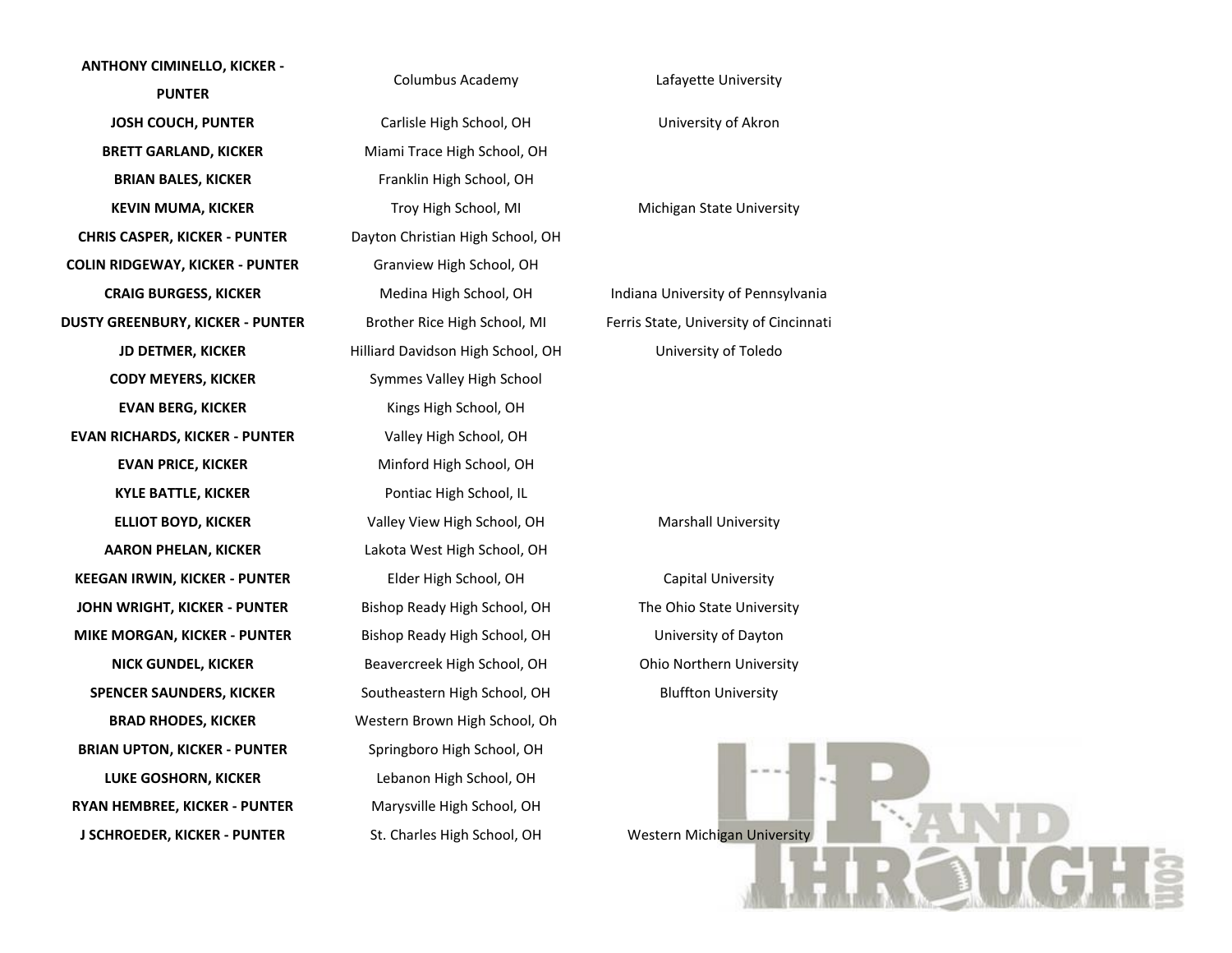**TIMMY CARTER, KICKER - PUNTER** Watterson High School, OH Walsh University **BLAKE TAYLOR, KICKER - PUNTER** North Union High School, OH **KRIS CORNS, PUNTER** Licking Heights High School, OH **KEVIN CARR, KICKER - PUNTER** Licking Heights High School, OH **ALEX BARTA, KICKER - PUNTER** Clarkston High School, MI **ANDREW GRAGE, KICKER** Mason High School, OH **NICHOLAS SMITH, KICKER** Jonathan Alder High School, OH Marshall University **DREW NEWMAN, KICKER** London High School, OH **JIMMY GAMMILL, KICKER - PUNTER** New Albany High School, OH University of Penn **JUSTIN STARR, KICKER** Edison High School **ERIC HILTY, KICKER** Indian Creek High School, OH **AUSTIN WEINHEIMER, KICKER - PUNTER ADAM WEINEL, KICKER** Highlands High School, KY **GABE BALLARD, KICKER - PUNTER** Little Miami High School, OH Taylor University **GARRETT STRAUP, PUNTER** Boylan Catholic High School, IL University of Illinois **NALON BELL, KICKER** Jasper High School, IN **ERIC SHELTON, KICKER - PUNTER** West Carrolton High School, OH Middle Tennessee State University **TAYLOR GANNON, KICKER** Spgfd. Central Catholic High School, OH Wittenburg University **JORDAN BEIGHLE, KICKER** Tipp City High School, OH Ohio University **ANDREW DIMARIO, KICKER** Kettering Alter High School, OH Ohio Northern University **MATTHEW FRANCO, KICKER** Warsaw High School, IN **RYAN LUZENSKE, KICKER - PUNTER** Blue Valley Northwest High School, MO

**BRIAN TURNER, KICKER** Worthington Kilbourne High School, OH **TYLER BOGGS, KICKER** Worthington Kilbourne High School, OH **NICK NEWMAN, KICKER** London High School, OH Ohio Northern University Lakota East High School, OH **SETH PHILIP, KICKER** Columbus Whetstone High School, OH Miami University **TJ MARCHESE, KICKER** Dublin Coffman High School, OH University of Akron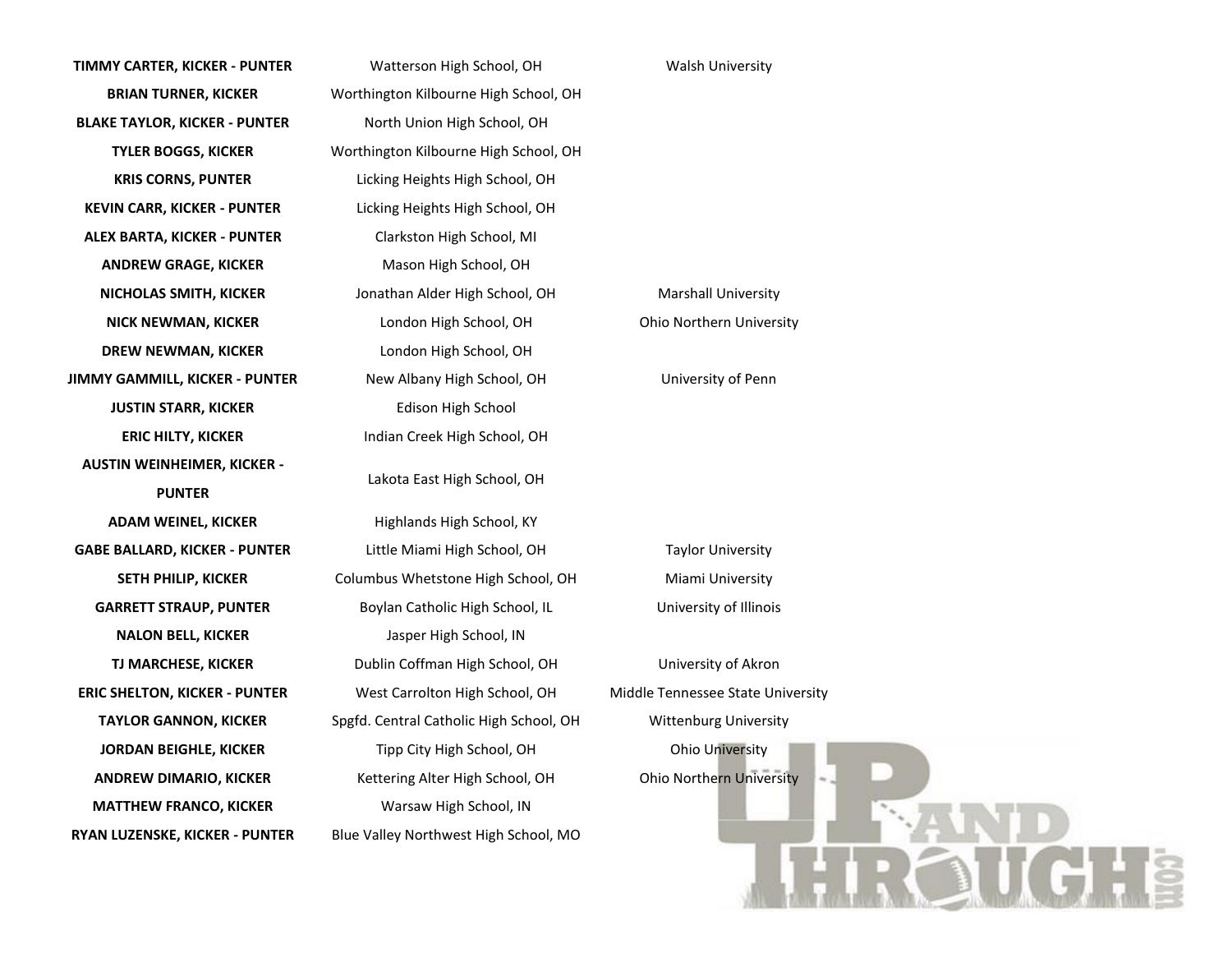**WILL GOGGINS, PUNTER** Coffee County High School, GA Troy University **JOHN LLOYD, PUNTER** Cincinnati Hills Christian Academy, OH University of Cincinnati **ALEX BUSCH, KICKER** Bartlett High School, IL **TREVOR ELLINGTON, KICKER - PUNTER** Springfield High School, OH Kentucky Christian University **JOE HUSTON, KICKER** Mira Costa High School, CA University of Southern California Chicago Rush **JIMMY TURVEY, PUNTER** Middletown Fenwick High School, OH Miami University **TANNER COFFMAN, KICKER** Middletown Fenwick High School, OH **DEREK ARWINE, KICKER** Middletown Fenwick High School, OH **GEREMIE DART, KICKER** Clinton Massie High School, OH Wilmington College **NICK DACE, KICKER - PUNTER** Freeport High School, IL North Central University **MILES HENDERSON, KICKER** Decatur MacArthur High School, IL **ERIC DUALE, KICKER** Medina High School, OH Duquesne University **TYLER TATE, KICKER** Bloom Carroll High School, OH Bowling Green State University **DEL CHAMPION, KICKER** Moorestown High School, NJ **ZAC ECKERT, KICKER** Monroe High School, OH University of Akron **JONATHON TRELOAR, KICKER** Loveland High School, OH Butler University **DAVID GAMMON, KICKER** DW Daniel High School, SC Georgetown College **DAVID MEADE, KICKER - PUNTER** Riverside High School, OH **TYLER GRASSMAN, KICKER - PUNTER** Gahanna High School, OH University of Buffalo **JAKE SZABO, KICKER** Thomas Worthington High School, OH **CLARK MELVIN, PUNTER** Miami Trace High School, OH **SEAN WILLIAMS, KICKER** Plainfield High School, IN Wittenberg University **LOGAN EYER, KICKER - PUNTER** Summit Country Day High School, OH **RYAN ADAMS, KICKER** Dayton Carroll High School, OH Southeastern Louisiana University **KURTIS FOURNIER, PUNTER** Warren Cousino High School, MI Saginaw Valley State University **JOE VORTKAMP, PUNTER** Anderson High School, OH Thomas More College **RYAN ULLRICH, KICKER** Lawrence Central High School, IN Morehead State University **ANDREW VERHONIK, KICKER** Plainfield High School, IN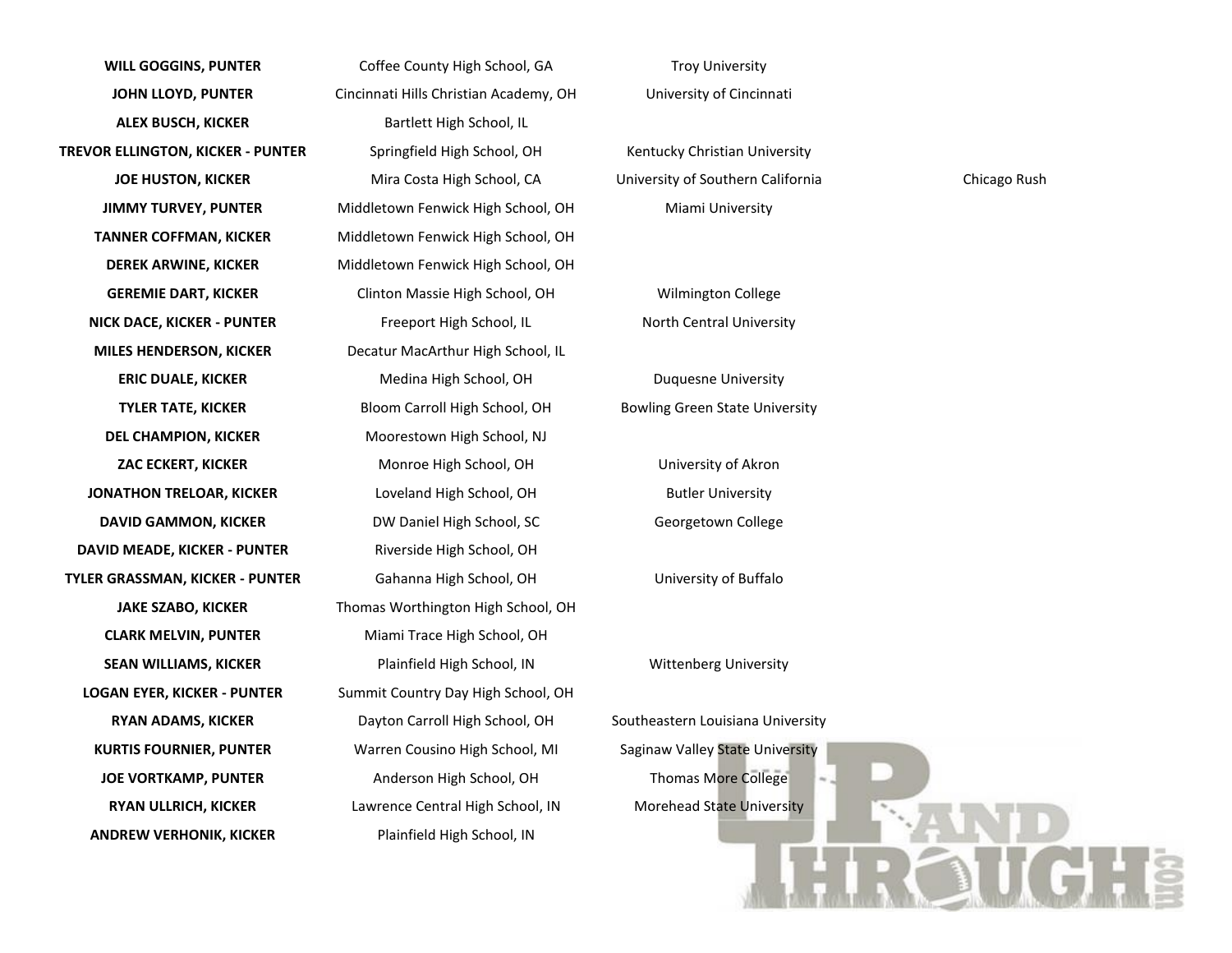**JOE REIFENBERG, KICKER** Cincinnati Hills Christian Academy, OH **LUKE RICE, KICKER Olentangy Orange High School, OH** Ohio Northern University **JORDAN PRICE, KICKER** Bellefontaine High School, OH **BRENNEN VAN MIEGHEM, KICKER - PUNTER GRANT MAHONEY, KICKER - PUNTER** Campbell County High School, KY **LUKE RODGERS, KICKER** Clarkston High School, MI **NICK ROBERTSON, KICKER - PUNTER** Trinity High School, KY **DREW BACHMAN, PUNTER** Little Miami High School, OH **JOE PALM, KICKER - PUNTER** Williamstown High School, WV **PRESTIN VAN MIEGHEM, KICKER - PUNTER JUSTIN KINNEY, KICKER** Bellaire High School, OH **RYAN HORAN, KICKER** Wheeling Park High School, WV **NICK PERKO, KICKER** Bellaire High School, OH **BRIAN BENWAY, KICKER** Clarkston High School, MI **ANDREW MOORE, KICKER** Mason High School, OH **TAD KILBURN, KICKER** Monroe High School, OH Ball State University **DOUGLAS SHUSTER, KICKER** Owosso High School, MI **JON HRESKO, KICKER** Clarkston High School, MI **DANIEL YATS, KICKER** Clare High School, MI **ROBBIE FLINN, KICKER** Romeo High School, MI **JORDAN CLARK, KICKER** Clarkston High School, MI **TYLER SCARLETT, KICKER** Clarkston High School, MI **BRANDON SHAMBAUGH, KICKER - PUNTER ZANDER HALEY, KICKER** Lebanon High School, OH JAKE BURGER, PUNTER St. Michaels High School, OH

Metamora Township High School, IL University of Illinois Metamora Township High School, IL Dublin Scioto High School, OH

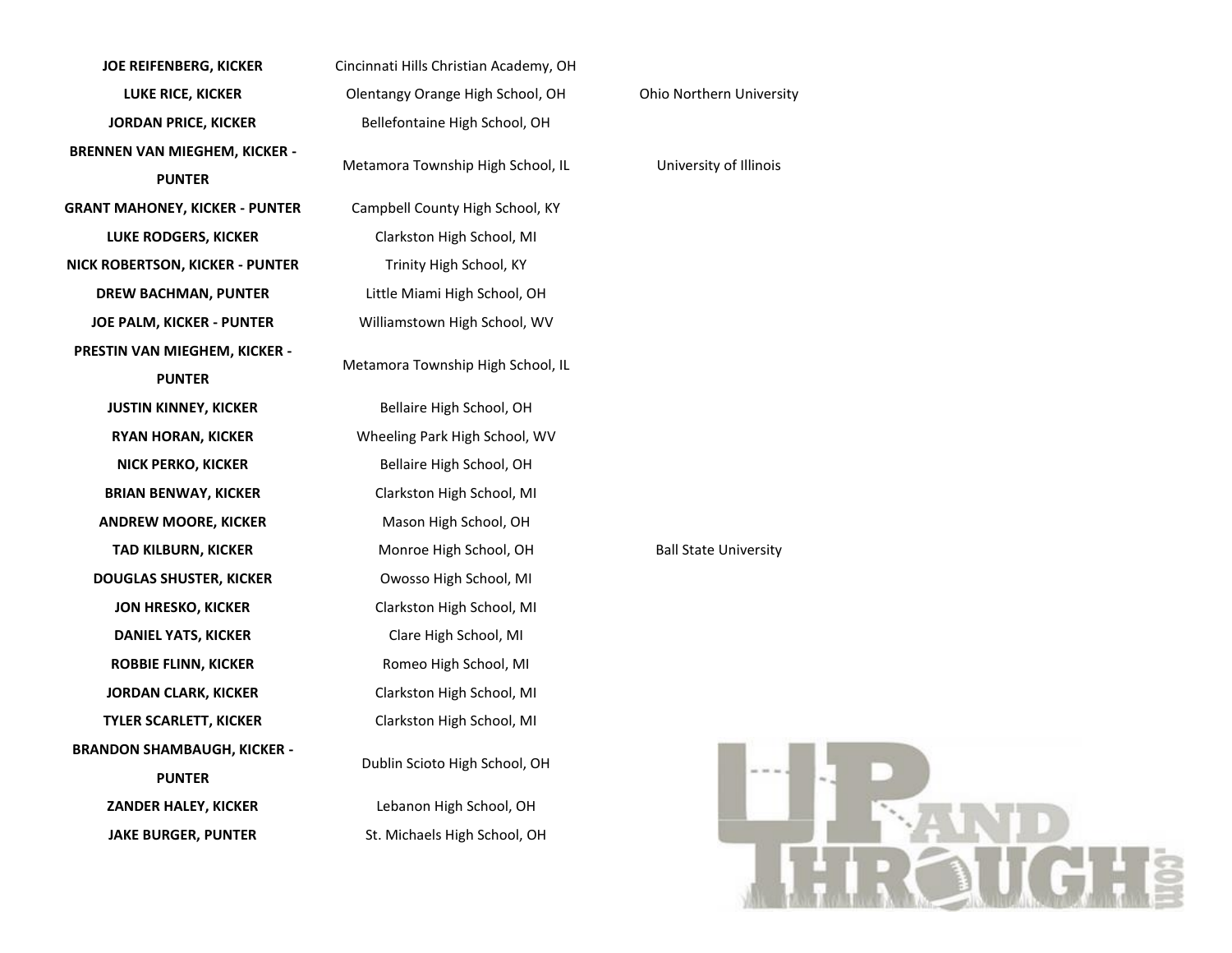**CHRIS BALZER, PUNTER** Hilliard Davidson High School, OH **CODY WILLIAMS, KICKER** Zane Trace High School, OH **JOSIAH SCHILLINGER, KICKER - PUNTER** Middletown Christian High School, OH Trinity International University **CHRIS WELCH, KICKER** Adena High School, OH **ROSS MARTIN, KICKER** Walsh Jesuit High School, OH Duke University **JOHN COLOSIMO, KICKER** St. Charles High School, OH University of Cincinnati **CHRISTOPHER GARRETT, KICKER** Carlisle High School, OH **DEREK MONTGOMERY, KICKER** Logan High School, OH **TONY MILIANO, KICKER** Cincinnati Elder High School, OH University of Cincinnati **MICHAEL COOK, PUNTER** Cincinnati Elder High School, OH University of Cincinnati **KENTON RING, KICKER** Loudonville High School, OH **TYLER LESTER, KICKER - PUNTER** Pulaski County High School, KY **SPENCER GRUMMEL, KICKER - PUNTER** Dublin Scioto High School, OH **JEFF KELLER, PUNTER** Dublin Jerome High School, OH **SAM GERACI, KICKER - PUNTER** Loveland High School, OH **MARK GIRTON, KICKER** Miami Trace High School, OH Baldwin Wallace University **SAMMY CROSA, KICKER** Dublin Scioto High School, OH **BEN BUCHANON, PUNTER** Westerville South High School, OH The Ohio State University **DEVIN BARCLAY, KICKER** McDonogh High School, MD The Ohio State University **PAUL HERSHEY, PUNTER** Fremont Ross High School, OH Ohio University **MATT WELLER, KICKER** Twinsburg High School, OH Ohio University **JOHN SUTTLE, KICKER** Dublin Coffman High School, OH **BRAD MILLER, KICKER - PUNTER** Valley View High School, OH Kent State University **BRAD JANITZ, PUNTER** Walnut Hills High School, OH University of Illinois **LUKE CREAGER, KICKER** Patrick Henry High School, OH Ohio Northern University **CASEY REED, KICKER - PUNTER** Lima Senior High School, OH **MAX PESCOVITZ, KICKER** Walnut Hills High School, OH **JOHN MICHAEL LONG, KICKER** Columbus Academy

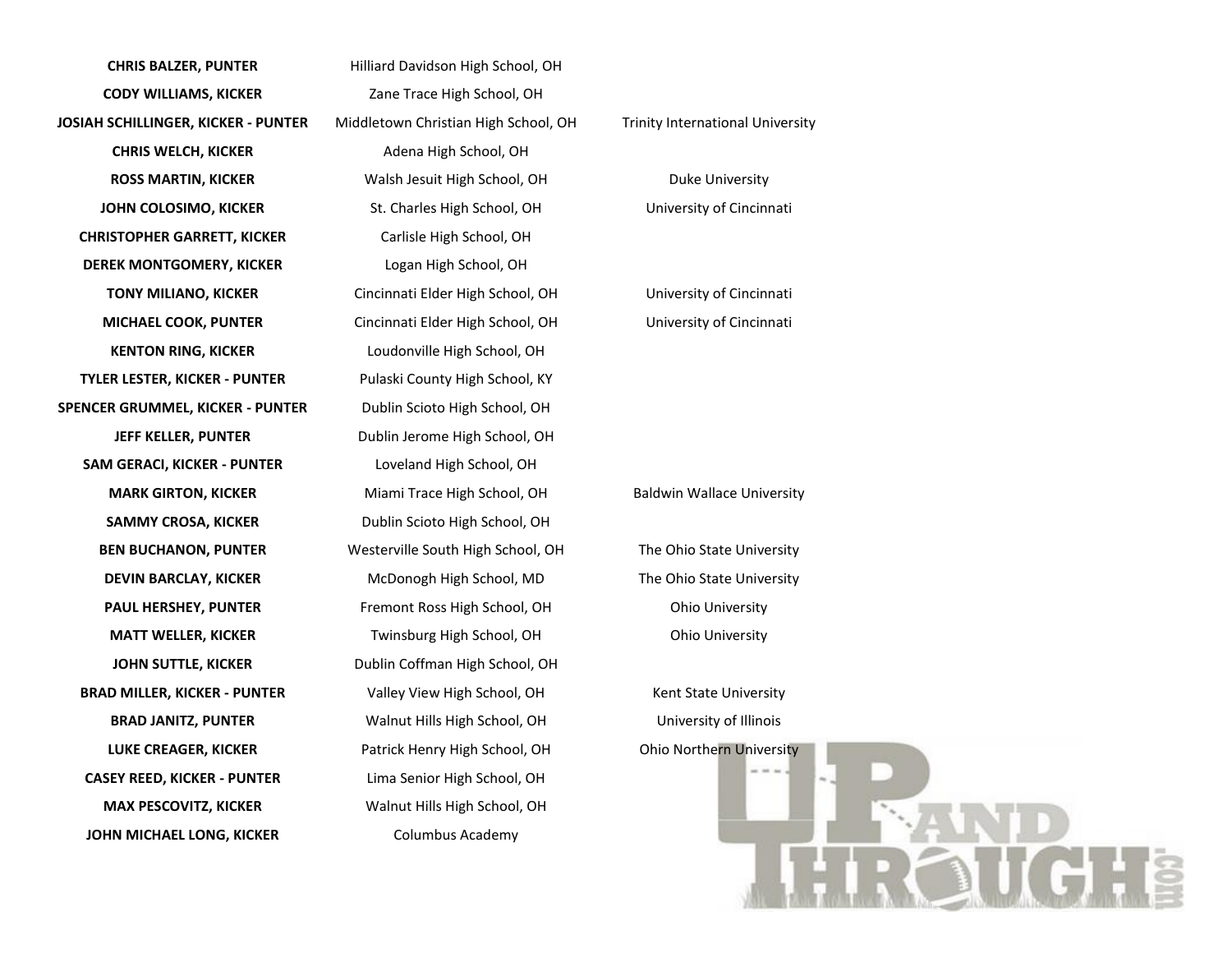**BRENNAN CLEGG, KICKER** Watterson High School, OH **MATT RINGLE, KICKER - PUNTER** Beavercreek High School, OH Ohio University **JACOB BELL, KICKER - PUNTER** Olentangy High School, OH **KYLE CHRISTY, KICKER - PUNTER** Brownsburg High School, IN University of Florida **ROBBIE BASKENT, KICKER** Upper Arlington High School, OH **ALEX FLEXER, KICKER - PUNTER** Dublin Jerome High School, OH Miami University **SAMUEL VUCELICH, KICKER** Olentangy High School, OH University of Toledo **ROBERT STEIN, KICKER - PUNTER** Sycamore High School, OH University of Akron **JONATHON STEIN, KICKER** Sycamore High School, OH **EVAN PORTER, KICKER** Bexley High School, OH **FOSTER KUTNER, KICKER** Cherry Creek High School, CO **MIKE ULMER, KICKER** Hudson High School, Oh **TRAVIS TERRY, KICKER** Indian Creek High School, OH **TYLER LOW, KICKER - PUNTER** Dublin Coffman High School, OH **BRIGHAM WEYRAUCH, KICKER** Rockford Christian High School, IL **KRESIMIR IVKOVICH, KICKER** Lake Catholic High School, OH **JARON LOHMEYER, KICKER** Louisville High School, OH **DANNY SERVICH, KICKER - PUNTER** Serra Catholic High School, PA **JOSH BAUMBACH, KICKER** Olentangy High School, OH **JAKE WEBER, KICKER** Wilmington High School, OH **MARSHALL NEWSOME, KICKER - PUNTER AUSTIN ETZLER, KICKER** Elida High School, OH **DANNY MUZZALUPO, KICKER** St. Charles East High School, IL Monmouth College

**NICK GANUS, KICKER** Zane Trace High School, OH Otterbein College **STEPHEN STEIN, KICKER** Sycamore High School, OH Bowling Green State University **TYLER EBRIGHT, KICKER** Pickerington North High School, OH **DREW KASER, PUNTER** Walsh Jesuit High School, OH Texas A & M University Wayne High School, OH

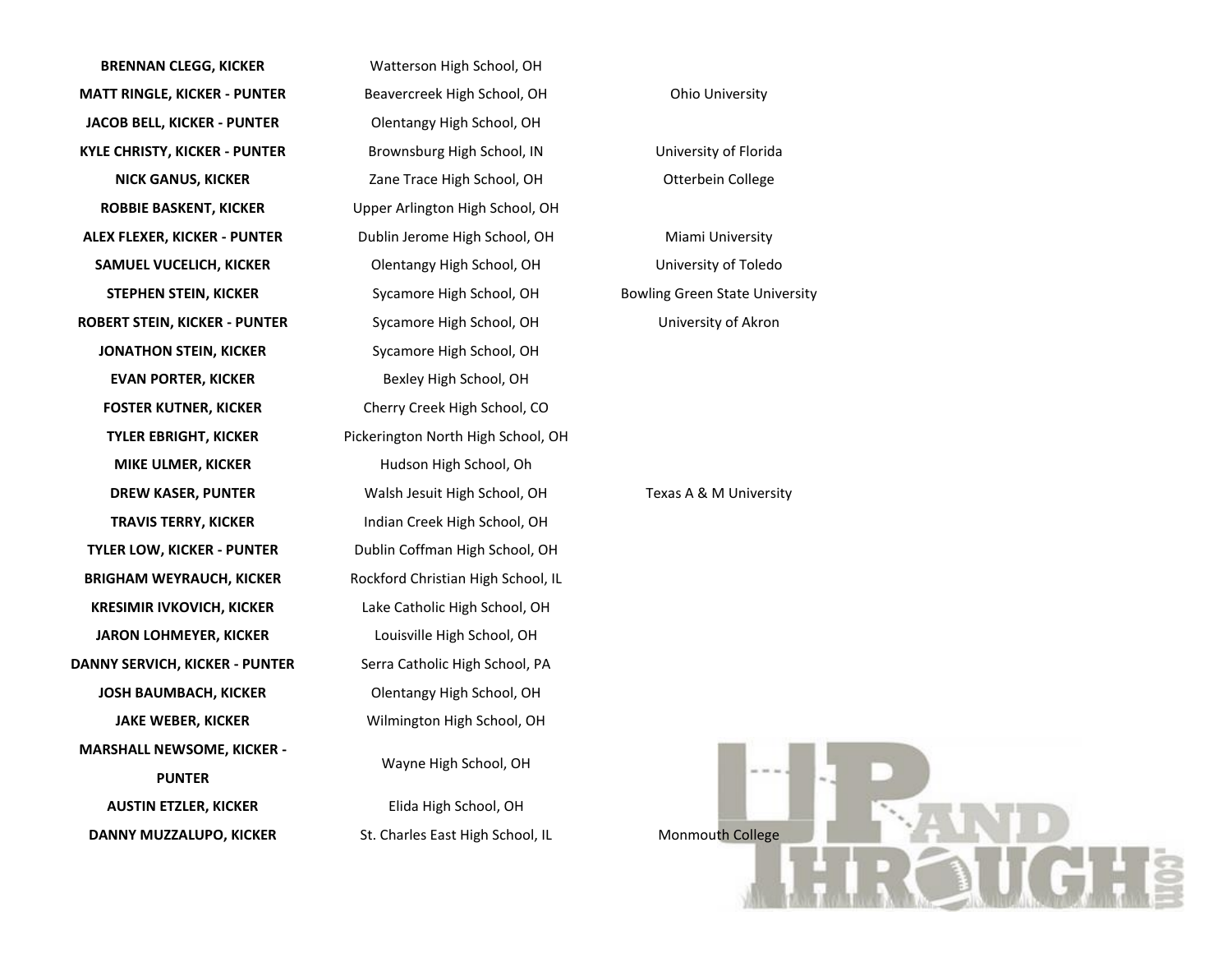| <b>KOLE PATTERSON, KICKER</b>         | Xenia High School, OH              | West Vi              |
|---------------------------------------|------------------------------------|----------------------|
| <b>HUNTER NAYLOR, KICKER</b>          | Steubenville High School, OH       |                      |
| MITCH SIMMONS, KICKER - PUNTER        | Beavercreek High School, OH        |                      |
| <b>RICHIE BURNS, KICKER</b>           | Hamilton Ross High School, OH      |                      |
| <b>KEVIN ARRIOLA, KICKER</b>          | Dixie High School, OH              |                      |
| <b>BILLY HODGE, KICKER - PUNTER</b>   | Teas Valley High School, OH        | Air Force, As        |
| <b>CHRIS KUZMA, KICKER</b>            | Centerville High School, OH        |                      |
| TOMMY FLESER, KICKER - PUNTER         | Big Walnut High School, OH         |                      |
| <b>DYLAN OSBORNE, KICKER - PUNTER</b> | Chillicothe High School, OH        |                      |
| <b>TAYLOR BERTOLET</b>                | Exeter Township High School, PA    | Texas A &            |
| <b>GRANT KRAMER</b>                   | Mason High School, OH              |                      |
| <b>JACK JOHNS</b>                     | Hilliard Davidson High School, OH  |                      |
| <b>MARCUS OTTE</b>                    | Mason High School, OH              |                      |
| <b>NICK GASSER</b>                    | Lakota East High School, OH        | Universi             |
| <b>ADAM ACQUISTA</b>                  | Columbus Desales High School, OH   |                      |
| <b>ZACH GINGERICH</b>                 | Bellefontaine High School, OH      | Universi             |
| <b>MITCH HABER</b>                    | Kettering Alter High School, OH    |                      |
| <b>WILL SHARY</b>                     | Thomas Worthington High School, OH |                      |
| <b>JIMMY RIAZZI</b>                   | Kettering Alter High School, OH    |                      |
| <b>ARMAND CASTILLA</b>                | Dublin Jerome High School, OH      |                      |
| <b>JOSH DEPP</b>                      | Springboro High School, OH         | Georget              |
| <b>NICK FIELDS</b>                    | Milton Union High School, OH       | <b>Bowling Green</b> |
| <b>MICHAEL RUFFALO</b>                | Kettering Alter High School, OH    | Universit            |
| <b>CHASE PALMER</b>                   | Springboro High School, OH         |                      |
| <b>MAHLON NOLT</b>                    | Lakota East High School, OH        |                      |
| <b>DYLAN LAIR</b>                     | St. X High School, OH              |                      |
| <b>DEREK DAY</b>                      | Brookville High School             |                      |
| <b>DAYLOR LEWIS</b>                   | Wheelersburg High School, OH       |                      |
|                                       |                                    |                      |

## *Kirginia State*

## **BILANG University**

## **M** University

**Nick Gast School** 

 $\overline{\text{s}}$ ity of Akron

town College **n State University** ity of Dayton